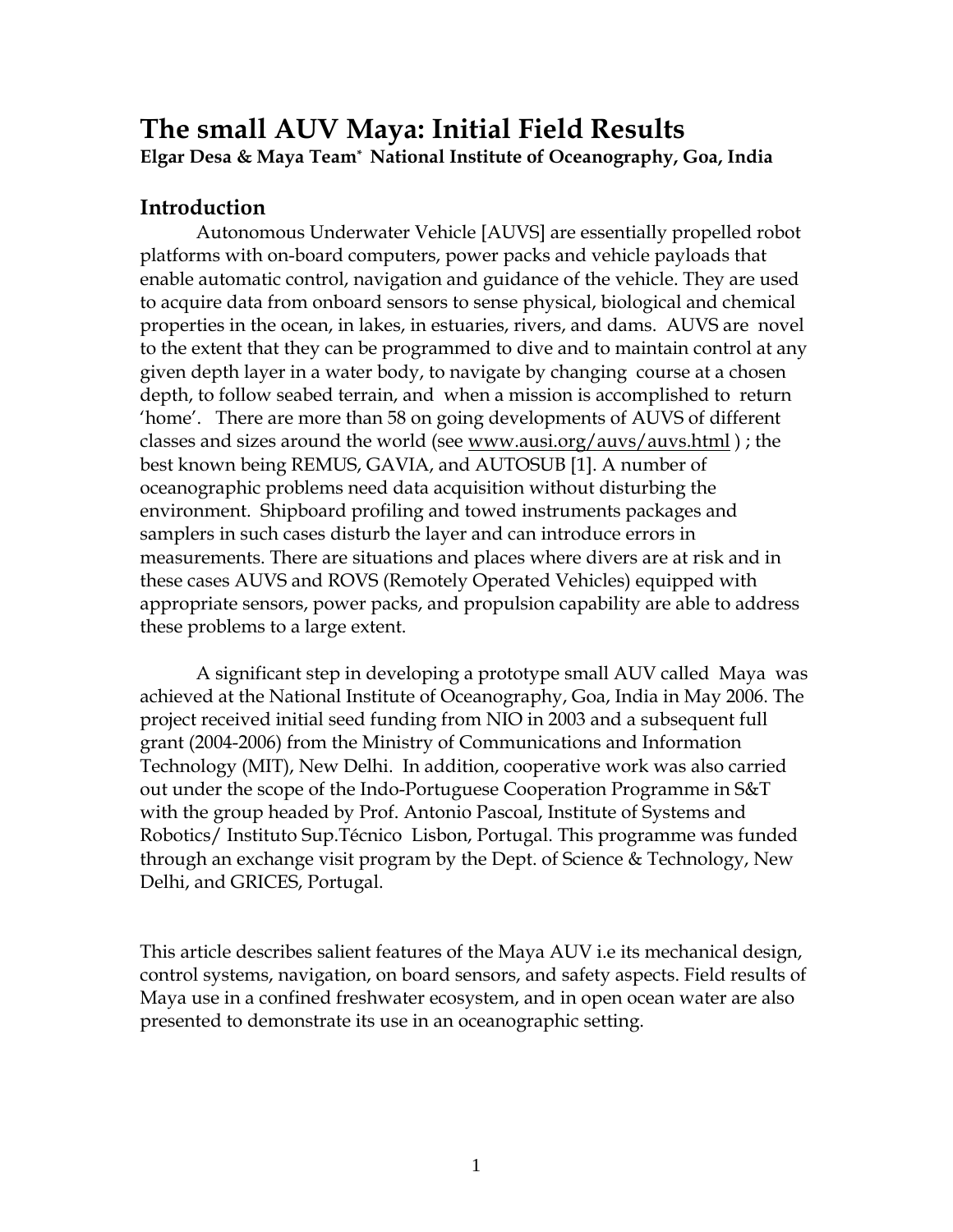## **Mechanical design of the Maya AUV**

The specifications are listed in Table 1 and a photograph of it in air is shown in Fig .1. The Maya AUV [2] follows a classical submarine design consisting of a low drag slender ellipsoid removable nose cone on which scientific sensors can be mounted, a main hull bored from a single bar of aluminum alloy that has been pressure tested to depths of 200m, and a tapered Myring profile rear cone with a single DC motor at the extreme end for propulsion. It has two stern planes and two rudders to control diving and heading maneuvers respectively. The nose section can accommodate different sensors for specific missions at sea. The AUV can receive commands from the shore over a high-speed UHF radio link or download data over the same link. Underwater navigation uses a Doppler Velocity Log (DVL) to measure speed and a navigation filter that estimates it's position below sea surface. Surface navigation is based on GPS (Global Positioning System.

| <b>Vehicle Specifications</b> |                                                |  |  |
|-------------------------------|------------------------------------------------|--|--|
| <b>Total Length</b>           | 1.742 m                                        |  |  |
| Diameter                      | $0.234$ m                                      |  |  |
| Weight in air                 | $\sim$ 54.7 Kgf                                |  |  |
| Nose and Rear Cones           | FRPG/Acetal (Removable)                        |  |  |
| Depth range                   | $200 \text{ m}$                                |  |  |
| Propulsion                    | DC brushless motor (Tecnadyne)                 |  |  |
| Nominal speed                 | $1.5 \text{ m/s}$                              |  |  |
| Endurance                     | $\sim$ 7.2 hrs                                 |  |  |
| Power source                  | Lithium Polymer cells                          |  |  |
| Total average power           | 130W                                           |  |  |
| Electronics                   | Distributed networked nodes                    |  |  |
| <b>RF</b> Communications      | 2.4 GHz, 115kbaud (Freewave)                   |  |  |
| Vehicle Payloads              | Doppler Velocity Log - Sontek,                 |  |  |
|                               | Attitude & Heading Reference System - Crossbow |  |  |
|                               | Pressure sensor - Honeywell,                   |  |  |
|                               | Scanning Sonar - Tritech,                      |  |  |
|                               | GPS - Motorola                                 |  |  |

## Table 1 : **Main specifications of the Maya AUV**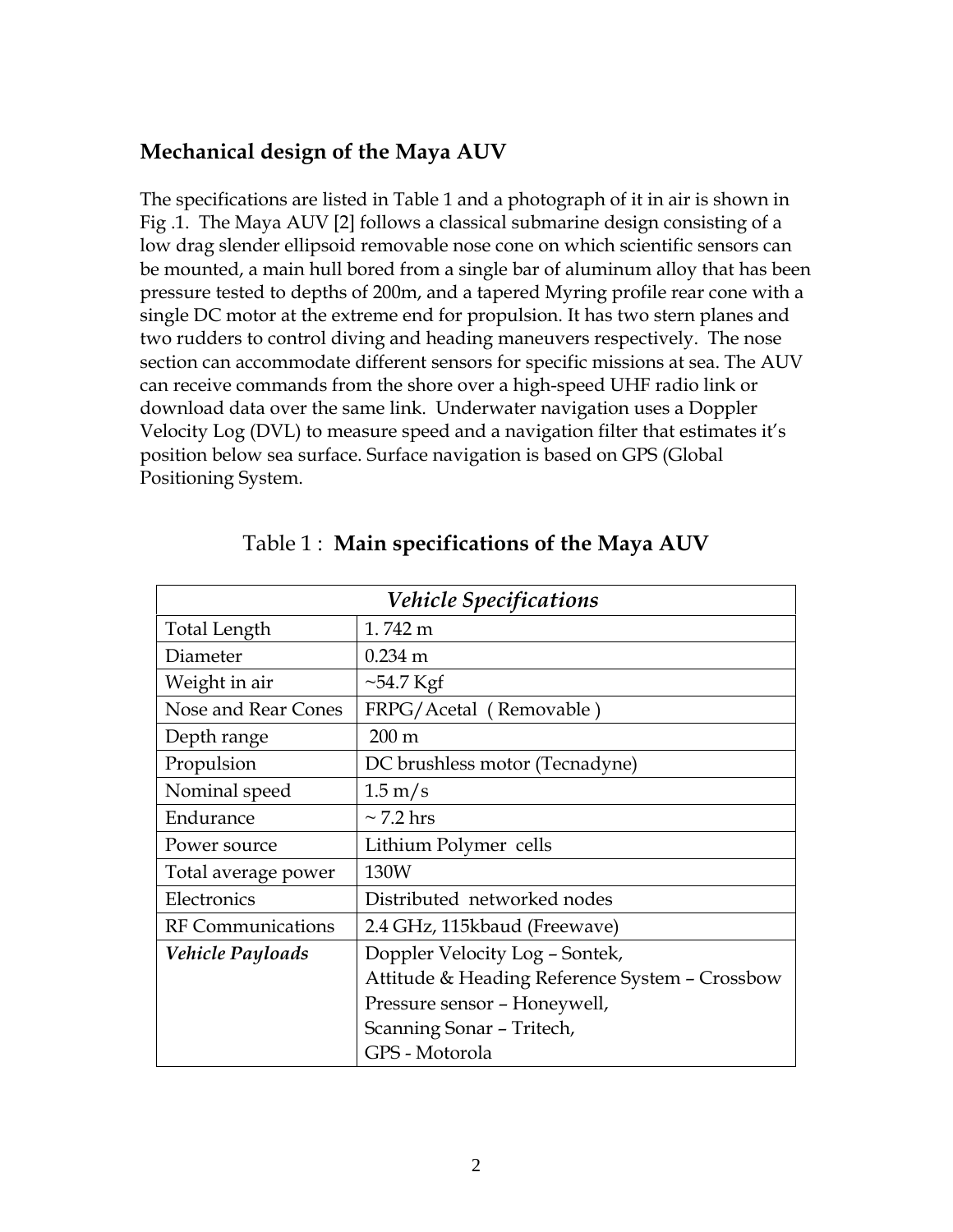#### **Fig1 : The Maya AUV and project team members**



Mission Specific Removable Nose cones of Maya

Design considerations have made it necessary to fabricate a series of removable nose cones having mission specific sensors. For example physical properties of the ocean are best studied with a Conductivity-Temperature-Depth (CTD) sensor customized to fit within the available volume offered by the nose. All nose cones are free flooding and can be fitted on to the front pressure endplate of the main hull. Other missions on biogeochemistry require a combination of Dissolved Oxygen (DO), Chlorophyll, and turbidity sensors fitted on an identical nose cone. Examples of these nose cones are shown below in Fig. 2.



Fig. 2 : (a) Dissolved Oxygen (DO) and Chlorophyll cum turbidity sensor (b) Conductivity-Temperature –Depth (CTD) sensor (b) (c) Hyper-spectral Radiometers and Chlorophyll sensor combination fitted on the nose cones.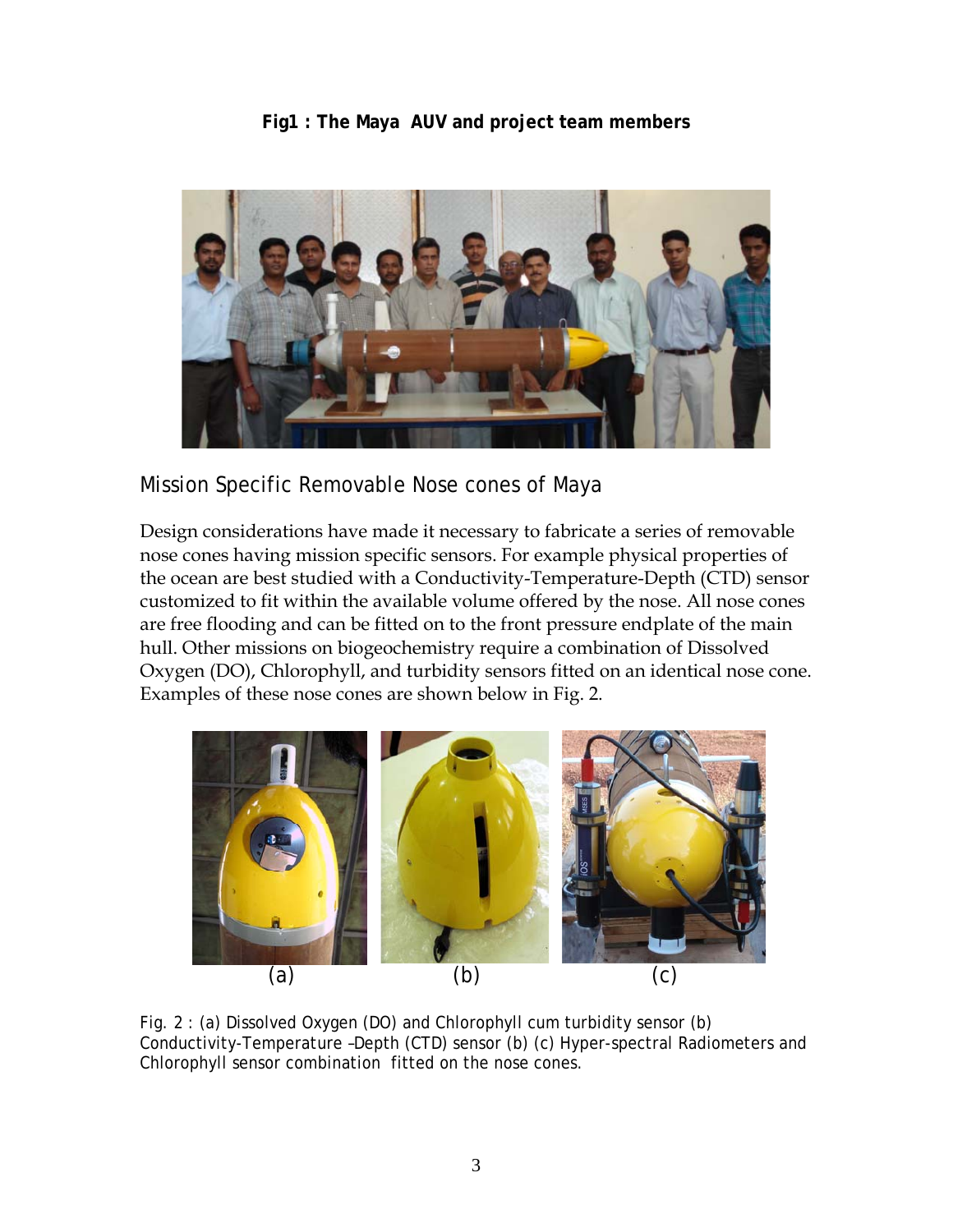# Scientific sensor payloads used on Maya AUV

The choice of scientific sensors was primarily constrained by size, weight, low power consumption and the need to lower cost. Most sensors used here are placed within or external to the nose volume. Table 2 below lists the sensor payloads that have been used on the Maya AUV

| Sensor used on<br>Maya                 | Manufacturer      | Range & Accuracy                                                                                                  | Size & Weight              |
|----------------------------------------|-------------------|-------------------------------------------------------------------------------------------------------------------|----------------------------|
| Dissolved Oxygen                       | Aanderraa, Norway | 0-500uM ( $8u$ M or 5%)                                                                                           | 36 x 86mm. 120 gms         |
| Chlorophyll                            | WetLabs, USA      | $0.02 - 60 \mu g/l$                                                                                               | $63 \times 133$ mm, 80 gms |
| Turbidity                              |                   | $0-25$ NTU                                                                                                        |                            |
| Conductivity,<br>Temperature,<br>Depth | RBR, Canada       | 0 to 70 mS/cm, $(\pm 0.003 \text{ mS/cm})$<br>-5 °C to 35 °C, $(\pm 0.002$ °C)<br>0 to 740 dBars, $(<0.001\%$ FS) | $400$ mm x 64mm, 389 gms   |
| Hyper spectral<br>Radiometers          | TRIOS, Germany    | Irr: 280-500nm, (6 to 10 %)                                                                                       | 47 x 260mm, 838 gms        |
|                                        |                   | Rad: 320-950nm<br>(6%)                                                                                            | 47 x 297mm, 913 gms        |

**TABLE 2: Scientific sensor payloads used on Maya AUV** 

# Control Aspects of Maya AUV

The depth and heading control systems of Maya were designed using the LQ (Linear-Quadratic) optimization technique that was based on a mathematical model of the AUV obtained by resorting to analytical and semi-empirical methods [3].

 The controllers have met the requirement of performance and stability in both the vertical and horizontal planes [4]. At a practical level, the use of delta implementation removes the bias form the stern planes obviating the need of a special sensor for precision measurement of control plane angles. Extensive tests of the autopilots were carried out at Amthane Reservoir in Goa so as to arrive at the best set of gains and bandwidths. These tests proved useful when Maya was deployed in real conditions at sea with little or no changes in the control settings.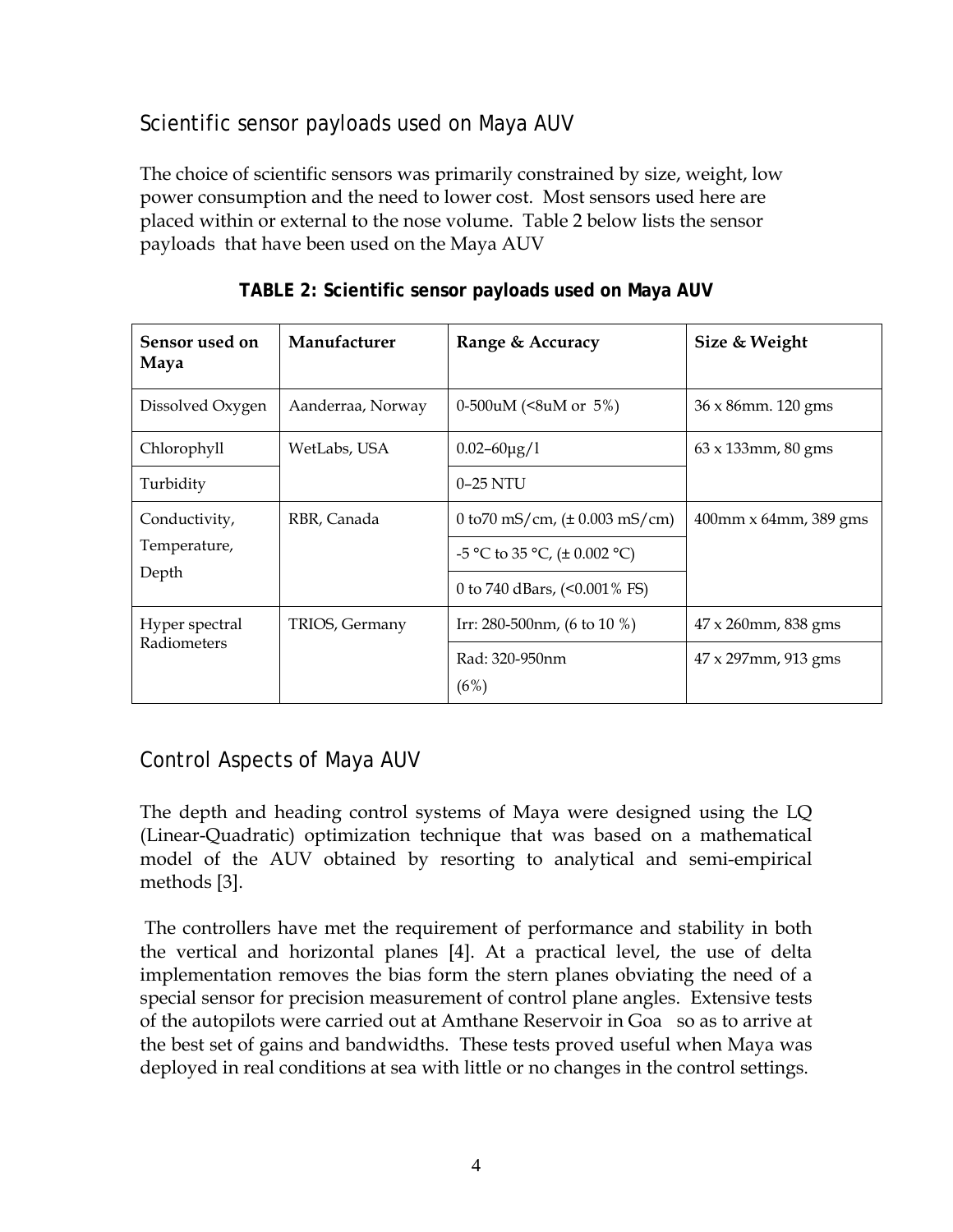Simple Line of Sight (LOS) way point guidance scheme was used in guidance of the craft, and Navigation is done using a GPS when vehicle is on surface and dead reckoning under water using a Doppler Velocity Log. The switching from GPS to DVL and vice versa is done smoothly using a complimentary filter.

## Safety Aspects on Maya AUV

Building in safety features on the AUV is of prime importance and we have considered and implemented the following:

- Power safety which monitors the bus voltage on a network node, and redirects the AUV towards home coordinates if the power level falls below a minimum threshold level.
- Software safety ensures that the DC thruster is shutdown if the vehicle crosses programmed depth, or exceeds a set pitch angle.

## Field tests of the Maya AUV

The Maya AUV was field tested in two different environmental settings. The first important test (May 2006) was carried out in a freshwater ecosystem at the Idduki Dam in Kerala, India.

#### **(A) Idduki Dam Data**

 In this mission, the AUV was commanded to execute a series of staircase dives to increasing depths starting with a short staircase to 2m, and ending with a staircase dive to 21m. The reason for staircase dives was to fully test the depth control of the AUV, and to permit the slower response sensors to fully settle down when cruising at constant depth. Staircase dives demonstrate the ability of the Maya AUV to operate in confined spaces. An acute oxygen deficiency was discovered by Maya as shown in the plot of Dissolved Oxygen (DO) with depth at  $\sim$  20m in Fig 4. This was validated by measuring DO from water samples collected at site. It was confirmed later by chemists at NIO who visited Idduki shortly after our tests.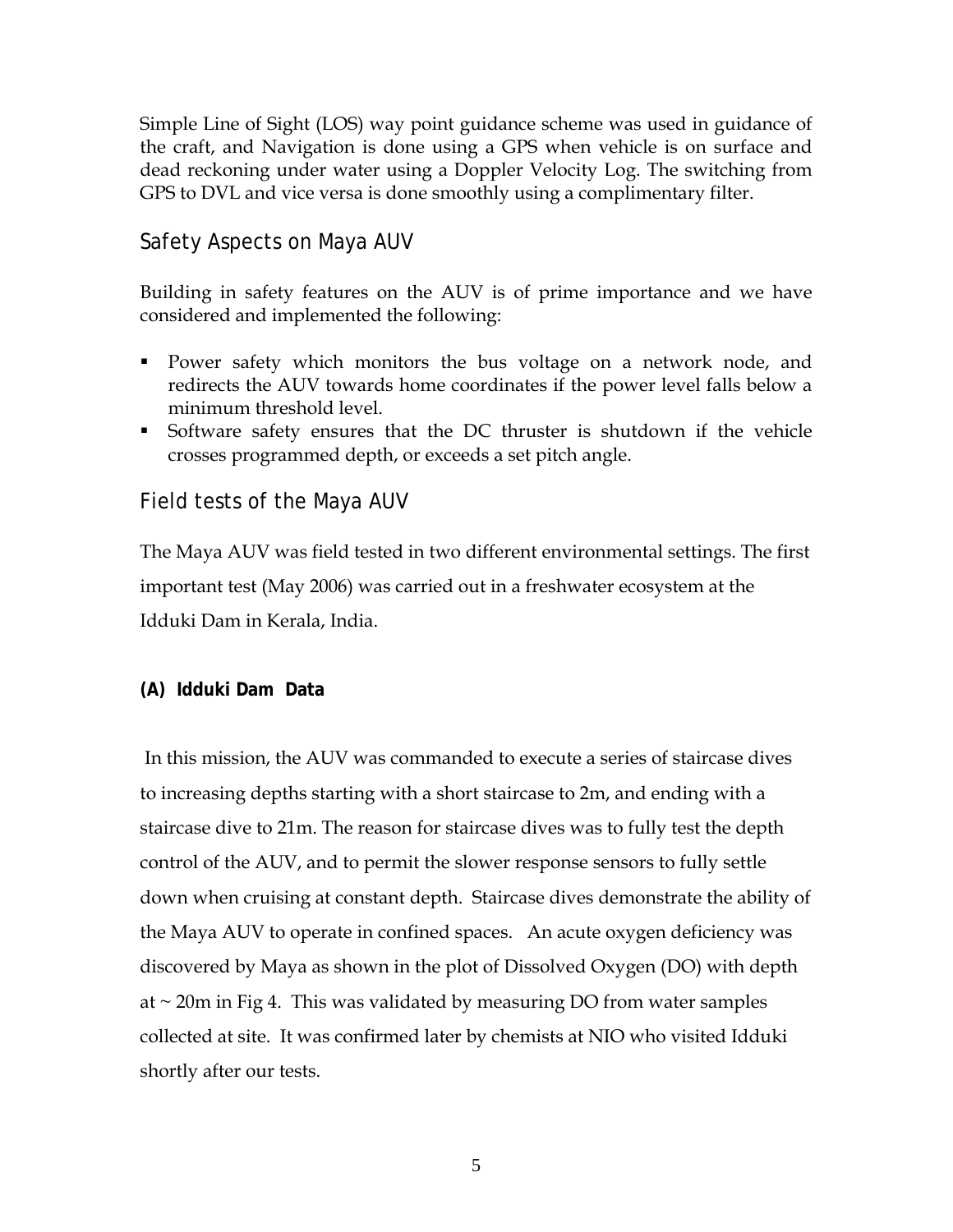

Fig.3: Depth Profile of Dissolved Oxygen taken from a 21m staircase at Idduki Dam, Kerala.

#### **(B) Tests at a Coastal Station in the Arabian Sea**

A second set of field tests were carried out on the 22 Nov 2006 at a coastal location (Lat 15˚ 31.8'N, Long. 73˚ 13.6'E) off Goa in the Arabian Sea. The maximum depth at this location was 80m. The deployment and retrieval was made from the coastal research vessel Sagar Sukti of the National Institute of Oceanography, Goa. For this test, a CTD nose cone (Fig2 b) was fitted onto front endplate of the hull , and as before the AUV was commanded to dive to different depths in staircase maneuvers. The descent staircase dive to 40m is shown in Fig 4, and the corresponding temperature- depth profile in Fig 5. An inversion layer at 30m was detected by the fast response time (~ 95ms) of the CTD sensor .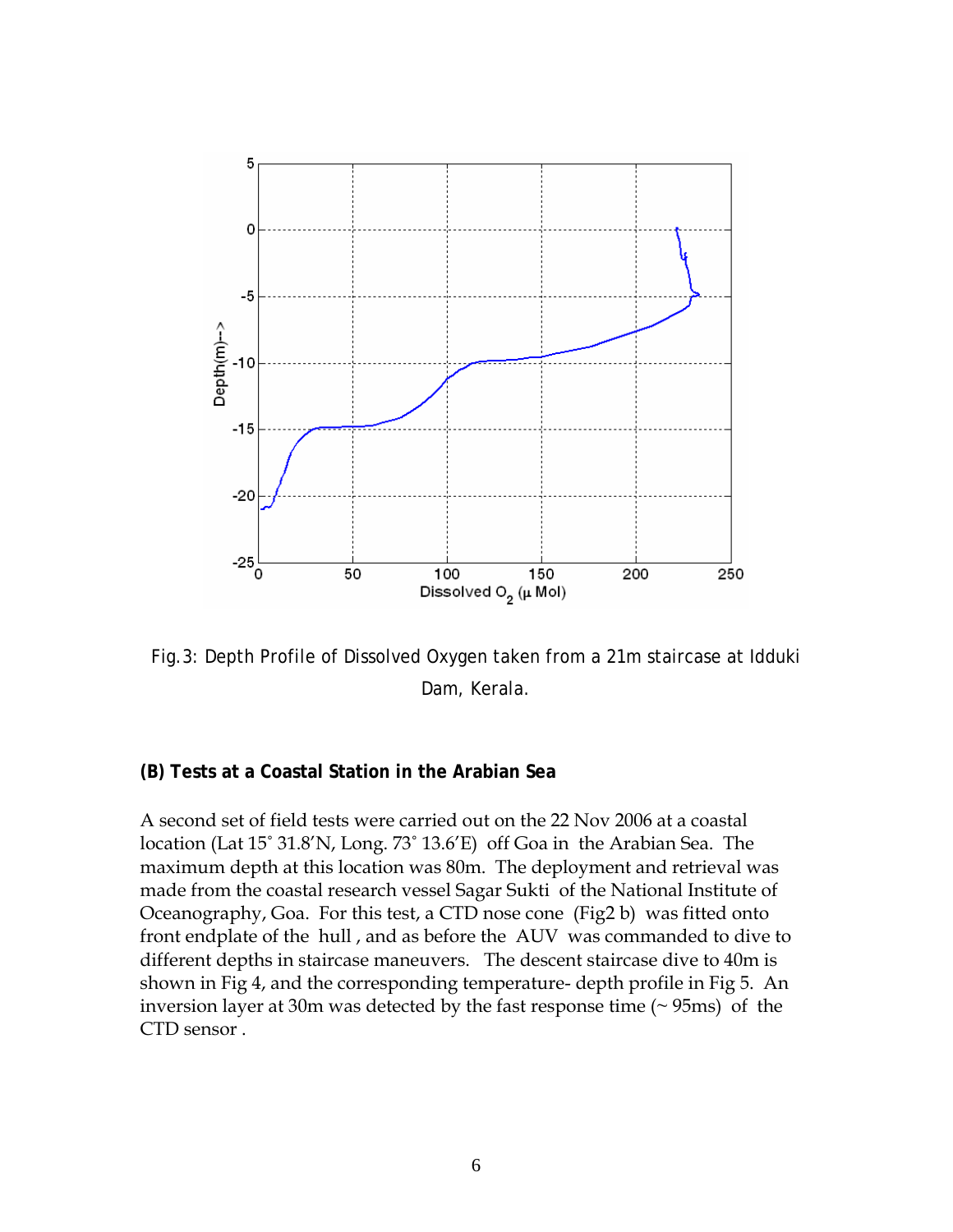

Fig 4 : Staircase descent of the Maya AUV to 40m in the Arabian Sea



Fig 5: Profile of Temperature (CTD ) sensor extracted from staircase dive to 40m showing an inversion layer 30m.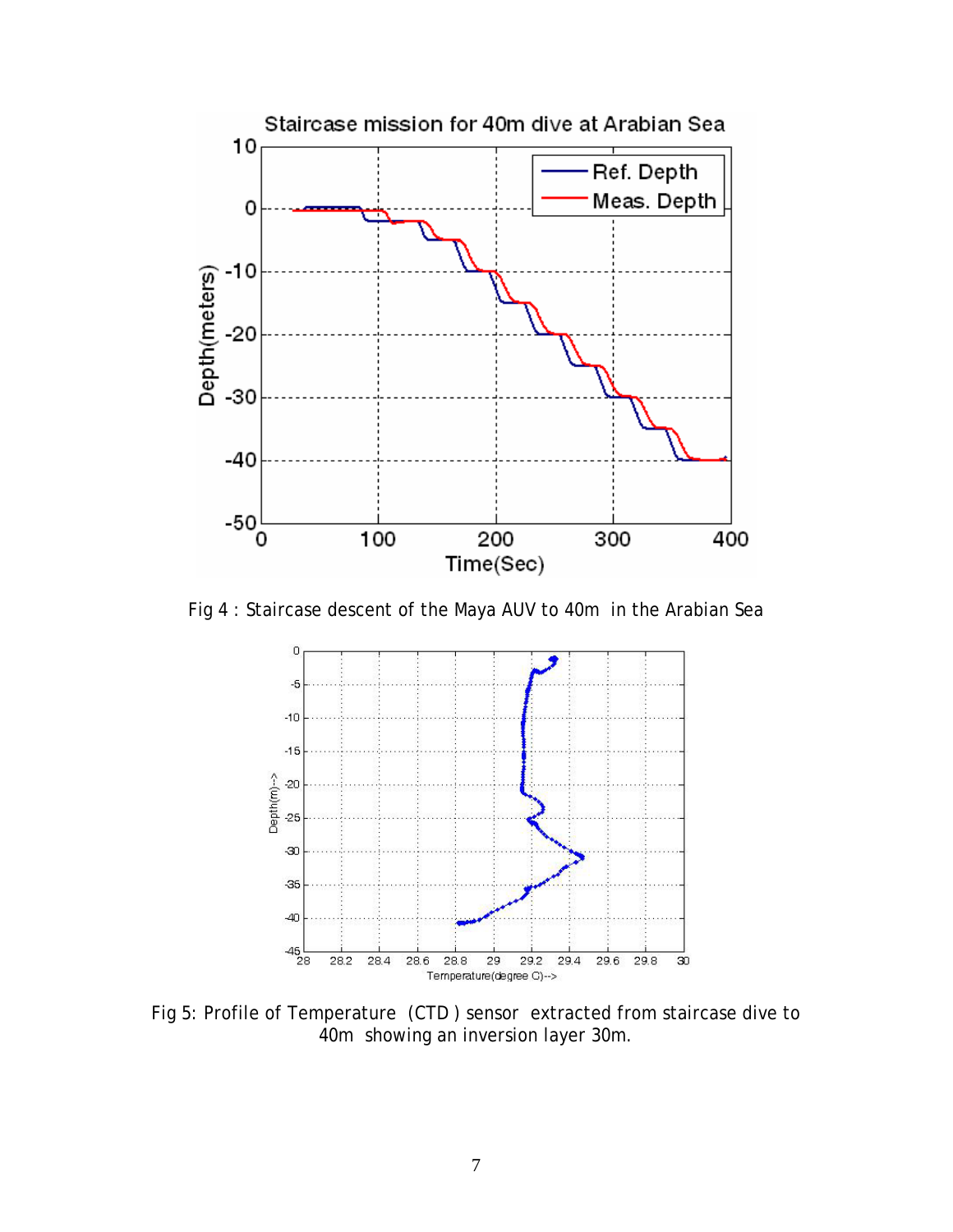#### **Conclusions**

A small Autonomous Underwater Vehicle [AUV] has been designed and developed for the first time in India at the Marine Instrumentation Division of the National Institute of Oceanography in Goa. The small AUV Maya was field tested in two very different environmental settings namely the Idukki Reservoir in Kerala, and a coastal station in the Arabian Sea. Our experience in this project has confirmed the potential of small AUVS to work in confined spaces and in the open ocean, and as we have experienced, to discover unexpected processes in the ocean.

**Team members:** Elgar Desa, R. Madhan, P. Maurya, G. Navelkar, A. Mascarenhas, S. Prabhudesai, S. Afzulpurkar, S. Bandodkar and project trainees all of National Institute of Oceanography, Goa, India.